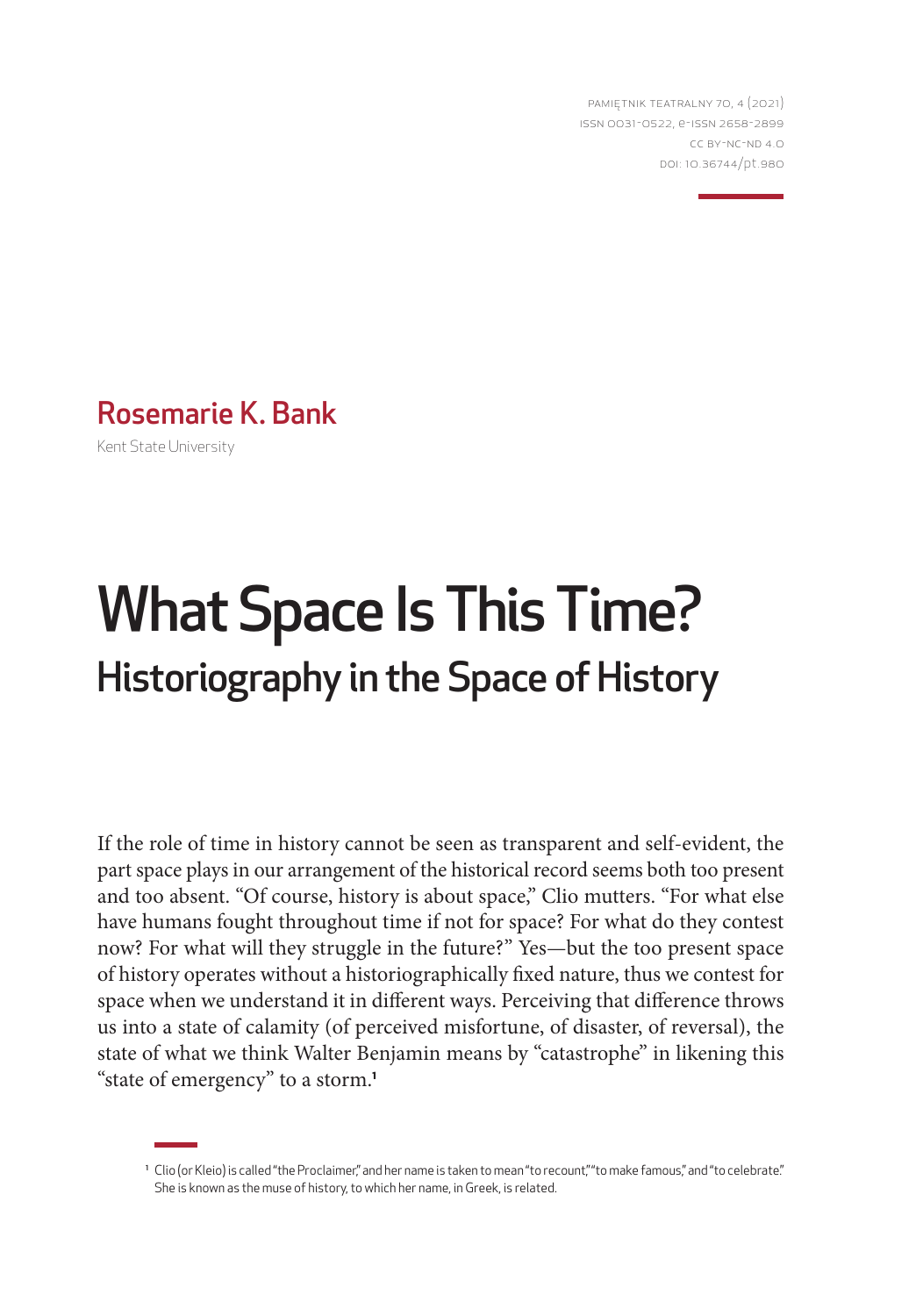In the ninth of his "Theses on the Philosophy of History," Benjamin evokes Paul Klee's monoprint *Angelus Novus*—I would say the "new annunciation," but I see the "new annunciator" (like "terminator"), in that this is news we do not want to hear. Benjamin bought Klee's 1920 oil transfer and watercolor drawing from the artist in 1921 and often called it his most treasured possession. It hung in Benjamin's Berlin office and accompanied him into exile in France in 1935. When Benjamin fled Paris in 1939, he left his papers and Klee's *Angelus Novus* with the philosopher Georges Bataille for safekeeping. (Bataille hid them from the invading Germans in the Bibliothèque nationale.) Following Benjamin's death in 1940 and the end of the war in 1945, Bataille passed the salvaged materials to Theodore Adorno in New York. Observing Benjamin's wishes, Adorno gave the monoprint to the mystic philosopher and poet Gershom Scholem. Scholem had composed a poem for Benjamin's twenty-ninth birthday (15 July 1921), which Benjamin uses as preface to his ninth thesis on "The Philosophy of History," often called "Angelus Novus."**<sup>2</sup>**

Both Scholem's poem and Klee's monoprint anticipate action. English-language iterations of the poem suggest the speaker is stalled on the point of flight:

My wing is ready for flight, [But] I would like to turn back. If I stayed everliving time, I would still have little luck.**<sup>3</sup>**

Considering that the poem was written for a birthday, specifically a twenty-ninth birthday, it is tempting to speculate what this threshold moment suggests, either of Benjamin's life or Scholem's perception of it in 1921, but so over-written is that moment by subsequent events and by the ninth thesis itself that I will side-step interpretation here and capture only the idea of "poised for flight." Benjamin describes Klee's drawing in the thesis, giving the *Angelus Novus* movement and direction, in short—a dramatic narrative Klee's work does not itself have (though his angel is poised dramatically enough on the paper). Benjamin says:

Mein Flügel ist zum Schwung bereit, ich kehrte gern zurück, denn blieb ich auch lebendige Zeit, ich hatte wenig Glück.

<sup>2</sup> Klee's *Angelus Novus* was given by Scholem's widow to the Israel Museum in Jerusalem. The "Theses" were posthumously published in German by Adorno and Max Horkheimer with other writings by Benjamin in 1955, and in Hannah Arendt's well-known English edition of *Illuminations* in 1968.

<sup>3</sup> The translations of Scholem's poem is drawn from Walter Benjamin, "On the Concept of History," trans. Harry Zohn, in *Selected Writings*, vol. 4: 1938–1940, eds. Howard Eiland and Michael W. Jennings (Cambridge, MA: Belknap Press of Harvard University Press, 2006), 392. The German version of Scholem's birthday poem is given in Walter Benjamin, "Theses on the Philosophy of History," in *Illuminations*: *Essays and Reflections,* trans. Harry Zohn, ed. Hannah Arendt (New York: Schocken Books, 1968), 257*,* as follows: "Gruss vom Angelus"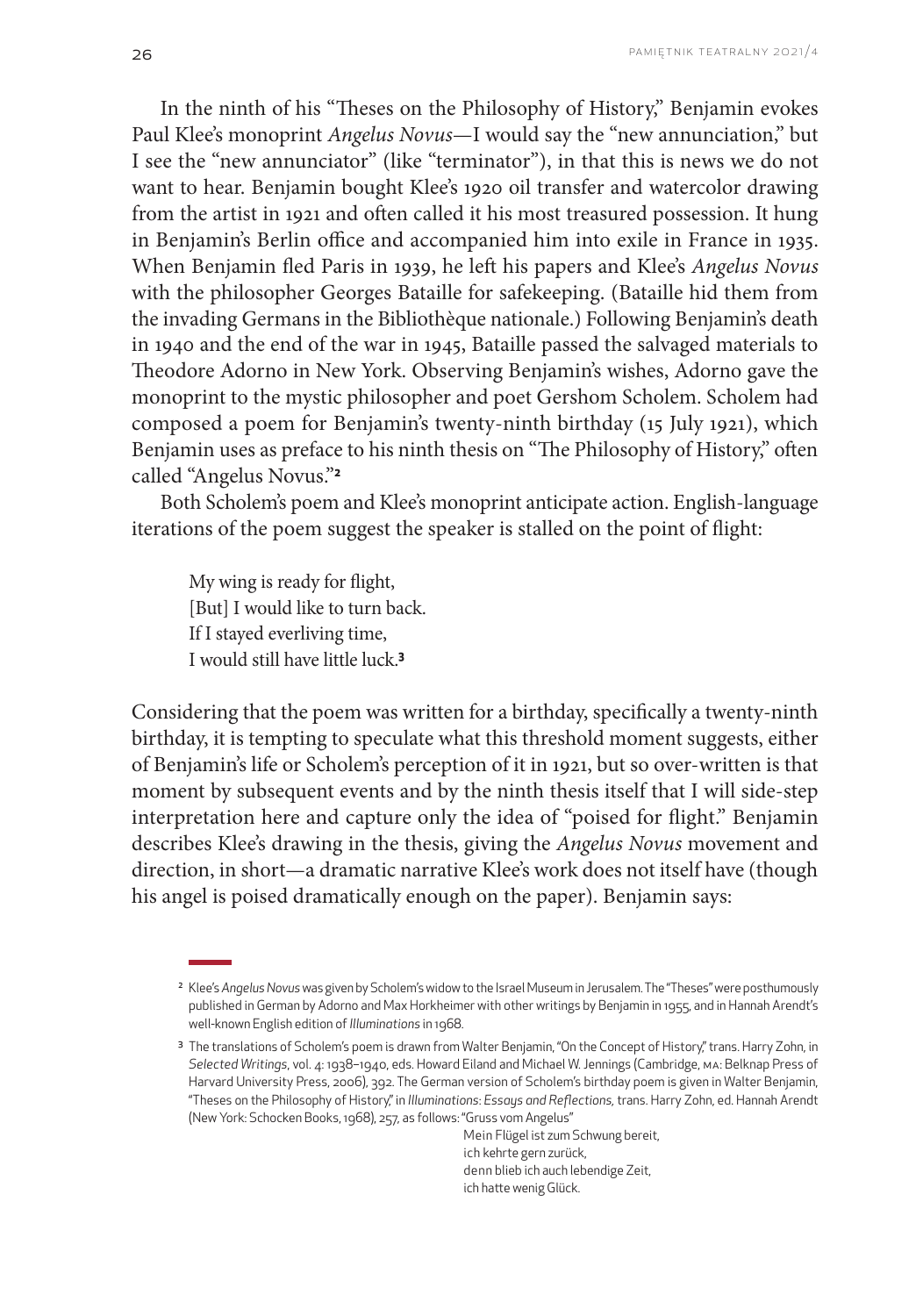There is a picture by Klee called *Angelus Novus*. It shows an angel who seems about to move away from something he stares at. His eyes are wide, his mouth is open, his wings are spread. This is how the angel of history must look. His face is turned toward the past. Where a chain of events appears before *us, he* sees one single catastrophe, which keeps piling wreckage upon wreckage and hurls it at his feet. The angel would like to stay, awaken the dead, and make whole what has been smashed. But a storm is blowing from Paradise and has got caught in his wings; it is so strong that the angel can no longer close them. This storm drives him irresistibly into the future, to which his back is turned, while the pile of debris before him grows toward the sky. What we call progress is *this* storm.**<sup>4</sup>**

If the Annunciator is having a really bad day, the "we" for whom Benjamin's (and perhaps Klee's) bell tolls—the Angelus is a devotion commemorating the annunciation to Mary by the Angel Gabriel—well, we are experiencing, I would argue, not the catastrophe of a storm—storms come and go, they create wreckage, leave debris, we clean it up, and history moves on—but the catastrophe of an earthquake, the ruin of what we thought was a settled whole, was chained matter, and now we see smashed up pieces and dead ideas which defy our ability to reassemble as was, not the end of history, but the beginning of a historiography, one marked spatially by catastrophe. In this "state of emergency," the past is the wind in our face, while the Angel of History-in-need-of-a-fix, to be affixed, remembers Paradise, where one stays, where dead history is awakened, remembered, and where we reassemble our fragments into wholes.**<sup>5</sup>**

Space. Let me back up and make a point of entry into this discourse before Marx, so implicated in Benjamin's historiographical practice—"probably the most peculiar Marxist ever produced by this movement," Hannah Arendt writes of Benjamin, "which God knows has had its full share of oddities,"**6** Benjamin, dope-slapped by Adorno for seeing the relationship between superstructure and substructure as a metaphorical one. "Before Marx"—much to talk about here, but not enough time—the view had been of space (and time) as a category, the space of science and mathematics. Descartes fixes space, making it the container for *all* senses and bodies. "Was space therefore," Henri Lefebvre asks of this—the English translation of his *The Production of Space* (1991) illustrated on its cover by Klee's

<sup>4</sup> Benjamin, "On the Concept of History," 392, italics original. My thanks to Loren Kruger for reminding me that Benjamin's attributions of movement are not features of Klee's drawing.

<sup>5</sup> The Angelus has been rung at morning, noon, and nightfall since the seventeenth century, but bells from the thirteenth and fourteenth centuries bear inscriptions indicating the peal is much older. There are some associations of these "Ave bells" with peace, but neither Benjamin's nor Klee's "wake-up call" have calm in mind, rather the reverse. Gwyneth Shanks uses the earthquake to good effect in her "The Ground of (Im)Potential: Historiography and the Earthquake," in *Theatre/Performance Historiography: Time, Space, Matter*, eds. Rosemarie K. Bank and Michal Kobialka (New York: Palgrave Macmillan, 2015), 219–235.

<sup>6</sup> Hannah Arendt, introduction to Benjamin, *Illuminations,* 11.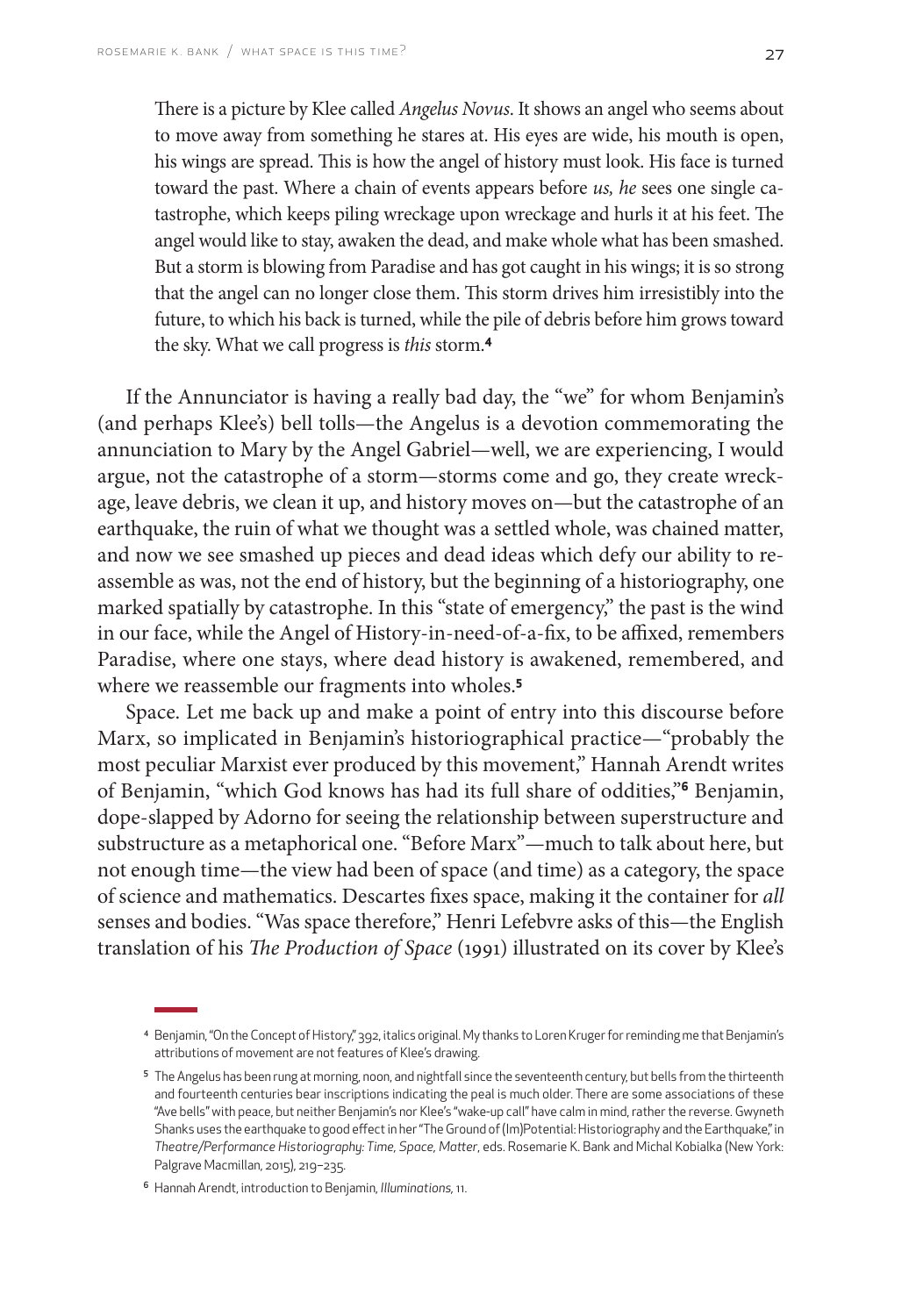watercolor *Uncomposed in Space* (*Nichtcomponiertes im Raum*, 1929)—"a divine attribute? Or was it an order imminent to the totality of what existed?"**<sup>7</sup>** Descartes's absolute space spins on to Spinoza, Leibniz, the Newtonians—I am following Lefebvre here—to Kant, who turns his face toward the past, recapturing category to separate space (and time) from the empirical sphere, and to put it in the *a priori* realm of consciousness, with its internal and ideal structure, "transcendental and essentially ungraspable," another, but different, "end of history."**<sup>8</sup>**

Lefebvre continues to follow the trail from Descartes to Marx, in his own quest to put physical space, mental space, and social space on the same page. How Lefebvre does this in *The Production of Space* is well-worth reading and pertinent to the historiography of space, but I am going to sashay, flâneur-like, over and around this particular pile of debris toward the contradictory space Lefebvre discusses, where he asks if there is a logic of space, and answers that "a logic merely determines a network of relationships constitutive of the 'object.'" Lefebvre sees these relationships as contradictory, characterized by "inclusion and exclusion, conjunction and disjunction, implication and explication, iteration and reiteration, recurrence and repetition, and so forth." As relationships, "propositions, judgments, concepts or chains of concepts may include one another, and result from inclusions, or else they may be mutually exclusive. Such logical relationships imply neither a pre-existing 'reality' nor a pre-existing 'truth.'"**<sup>9</sup>**

In Lefebvre's production of space, humans are "situated in a series of enveloping levels, each of which implies the others, and the sequence of which accounts for social practice."**10** These chains of events, of concepts, present the angel of history with in-dwelling contradictions and supply the fracturing pressure, the wind that propels the debris or the earthquake that cracks the enveloping levels, lifting some up while suppressing others (*Aufhebung*), making a pile of ruins of what previous views of space saw as *the* logical order. Loren Kruger, in a wellwrought article about the Haymarket protest in Chicago in 1886, suggests that performance does not so much disappear as reappear. "If the investigation of past performance makes any sense," Kruger writes, "it is because performance from the past is neither inevitably nor wholly in the past."**11** Theater historians excavate and reanimate an always fragmentary ruin every time we produce historic space; indeed, we have, in this respect, a catastrophic social practice.

<sup>7</sup> Henri Lefebvre, *The Production of Space*, trans. David Nicholson-Smith (Oxford: Blackwell, 1991), 1.

<sup>8</sup> Lefebvre, *Production of Space*, 2. Loren Kruger observes, in a letter to the author 22 October 2015, that Klee's *Uncomposed in Space* "invites movement toward the vanishing point, as it is thoroughly composed in the classical manner, despite its title. It could be said to illustrate more effectively the backward movement of the angel into the wind of progress."

<sup>9</sup> Lefebvre, 293–294.

<sup>&</sup>lt;sup>10</sup> Lefebvre, 294.

<sup>&</sup>lt;sup>11</sup> Loren Kruger, "What Time Is This Place? Continuity, Conflict, and the Right to the City: Lessons from Haymarket Square," in *Performance and the Politics of Space: Theatre and Topology,* eds. Erika Fischer-Lichte and Benjamin Wihstutz (New York: Routledge, 2013), 49.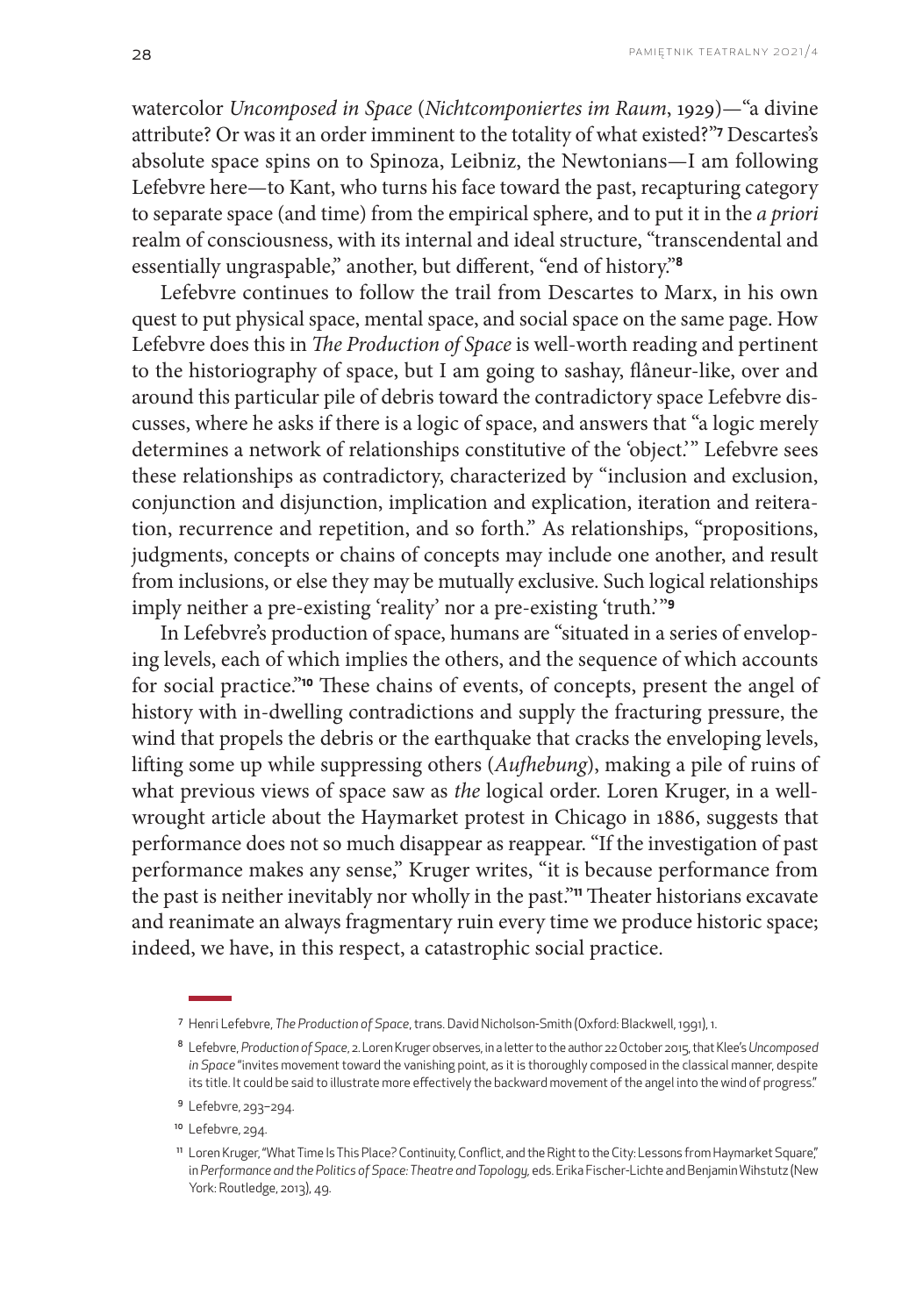Ideas of history, more strictly of the historiography (arrangements, relationships) of history, come to us since Benjamin's day (at least) as fractured space, as debris, not in the sense of waste, but of pieces that we recognize but cannot reassemble, since, even if we were able to piece historical materialities together, which we could not do in any significant sense, we can neither piece mental space together, nor is there such a transcending whole as an era's single "mental space." We have believed the past, and worked it, as though history was not a catastrophe to begin with, but capable of historiographical repair —"the Angel wants to go back and fix things" not facing that the arrangements of the historical record, the relationships we forge between its parts and ourselves, cannot be fixed. The past is both here and there. It is present in spaces foreign to it, which we attempt to temporally chain together, but time is an element of space, not the reverse, and certainly not the space itself.

Lefebvre crafts a "science of space" concerned with the political use of knowledge, the ways that use is concealed by ideologies camouflaged as knowledge itself, and the ways such "knowledge" is integrated into productions of space (e.g., in architecture, social planning, and the like).**12** Anxious to distinguish between ideology and practice, Lefebvre tries mightily to make contradictory space have logic so that we can distinguish between the conceived and the perceived, between what he calls "representations of space" and "representational spaces."**13** While the attempt produces a fine analysis of Picasso and the space of modernity—in which Klee plays a leading part in detaching space from the artistic subject, so as to make the surroundings of the object visible and allow us to see the object-in-space as "a presentation of space itself"—Lefebvre is not wholly successful in connecting this level to that of social practice. At that, Johannes Fabian's *Time and the Other* (1983) is more adept, but I want to stick here to space, to ask the question "what space is this time," rather than the reverse. To that end, a performative example may suggest the complexity of the relationship between space and time, and the challenges they pose to arrangements of an historical record.**<sup>14</sup>**

In the 1870s, a civilian army scout named William F. Cody began to theatricalize life on the American frontier, then a loosely defined area in the trans-Mississippi west of the United States localized by the kinds of events likely to be reported in the newspapers—mail delivery by Pony Express riders, attempts by desperados to rob stagecoaches, battles between the US Army and Amerindians, or the North American bison ("buffalo") hunts of European princes and emperors.**15** Over time,

<sup>12</sup> See Lefebvre, *Production of Space*, 8–9.

<sup>13</sup> See Lefebvre, 296-299.

<sup>14</sup> See Lefebvre, 300–304.

<sup>&</sup>lt;sup>15</sup> There is a very large archive of material about William F. (Buffalo Bill) Cody; indeed, he has a library of his own in Cody, Wyoming. Four excellent book sources are: Don Russell, *The Lives and Legends of Buffalo Bill* (Norman: University of Oklahoma Press, 1960); L. G. Moses, *Wild West Shows and the Images of American Indians, 1883–1933* (Albuquerque: University of New Mexico Press, 1996); Joy S. Kasson, *Buffalo Bill's Wild West: Celebrity, Memory, and Popular History* (New York: Hill and Wang, 2000); Louis S. Warren, *Buffalo Bill's America: William Cody and the Wild West Show* (New York: Alfred A. Knopf, 2005).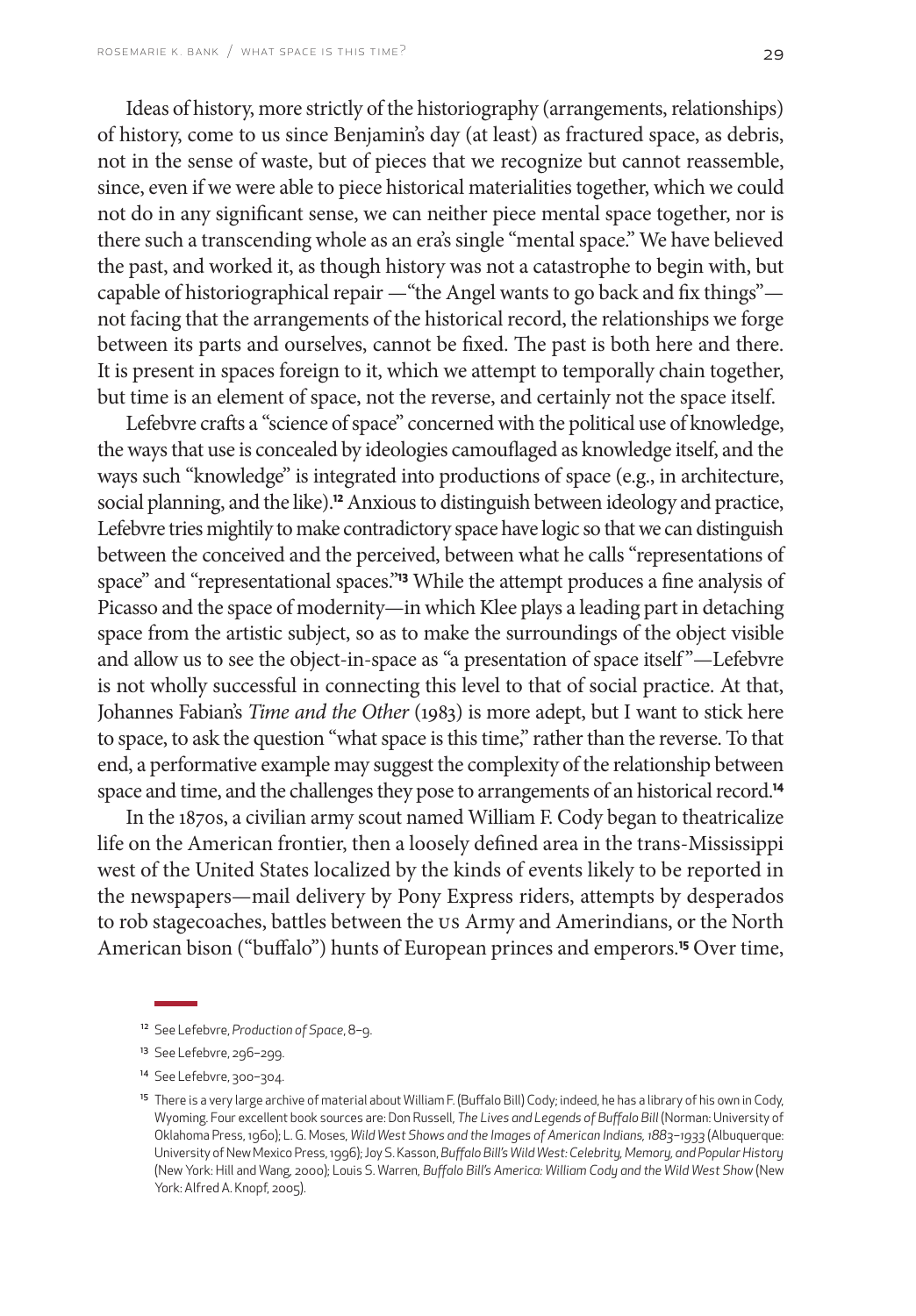Cody augmented these events with trick riding and fancy shooting acts derived from equestrian shows, circuses, carnival acts, and sports competitions, and moved the whole from theaters to outdoor arenas, tents, or covered amphitheaters. Beginning in the 1880s, Cody toured these acts nationally and internationally as "Buffalo Bill's Wild West," with himself as the star of what was advertised as

not a "show" in any sense of the word, but it is a series of original, genuine and instructive OBJECT LESSONS in which the participants repeat the heroic parts they have played in actual life upon the plains, in the wilderness, mountain fastness, and in the dread and dangerous scenes of savage and cruel warfare.**<sup>16</sup>**

The insistence upon authenticity is a red flag, alerting historians to the emergence of a phenomenon that is a retrospective, and, indeed, Buffalo Bill's Wild West looked backward to a frontier that was often discussed and portrayed as vanishing. In 1893, at the Columbian Exposition in Chicago, the Wild West's most successful season, the historian Frederick Jackson Turner presented a paper at the annual meeting of the American Historical Association, one of many scholarly "congresses" held on and near the Exposition fairgrounds.**17** His paper, based upon 1890 US census data, announced that the American frontier, whose significance Turner's paper explored, was now, indeed, closed. The past that was resurrected from the debris of nineteenth-century US history in both Cody's and Turner's venue was a catastrophic past, one which each man sought to order as a chain of events. Turner's moved from simple to complex societies and can be seen as a "chain of civilization" explanation. Cody's moved from site to site and can be seen as a "chain of culture" explanation. If civilizations move from simple to complex in "chains of civilization" explanations, as Turner argues, "chains of culture" explanations, as Cody's show demonstrated, present cultures as simultaneous and linked. The anthropologist Lewis Henry Morgan, as we shall see, blends these explanations together in a discussion of lines of cultural affinity, an explanation that is itself chained to the concealed presence of the political use of knowledge to which Lefebvre alerts us. For their parts, Turner and Cody each arranges a past that suits the needs of his present, using the same or similar material to reach the same and yet dissimilar ends.

While "chains of culture" explanations offer a temporal fluidity "chains of civilization" explanations do not, the earthquake offers a mode of thought that subsumes the temporal into the spatial. Though we think of earthquakes in terms of the ruin they cause at the surface, their significance geologically lies in

<sup>16</sup> The "Object Lesson" is reproduced in Jack Rennert, *100 Posters of Buffalo Bill* (New York: Darien House, 1976), endpapers.

<sup>17</sup> Frederick Jackson Turner, "The Significance of the Frontier in American History," in *Annual Report of the American Historical Association for the Year 1893* (Washington: Government Printing Office, 1894), 197–227.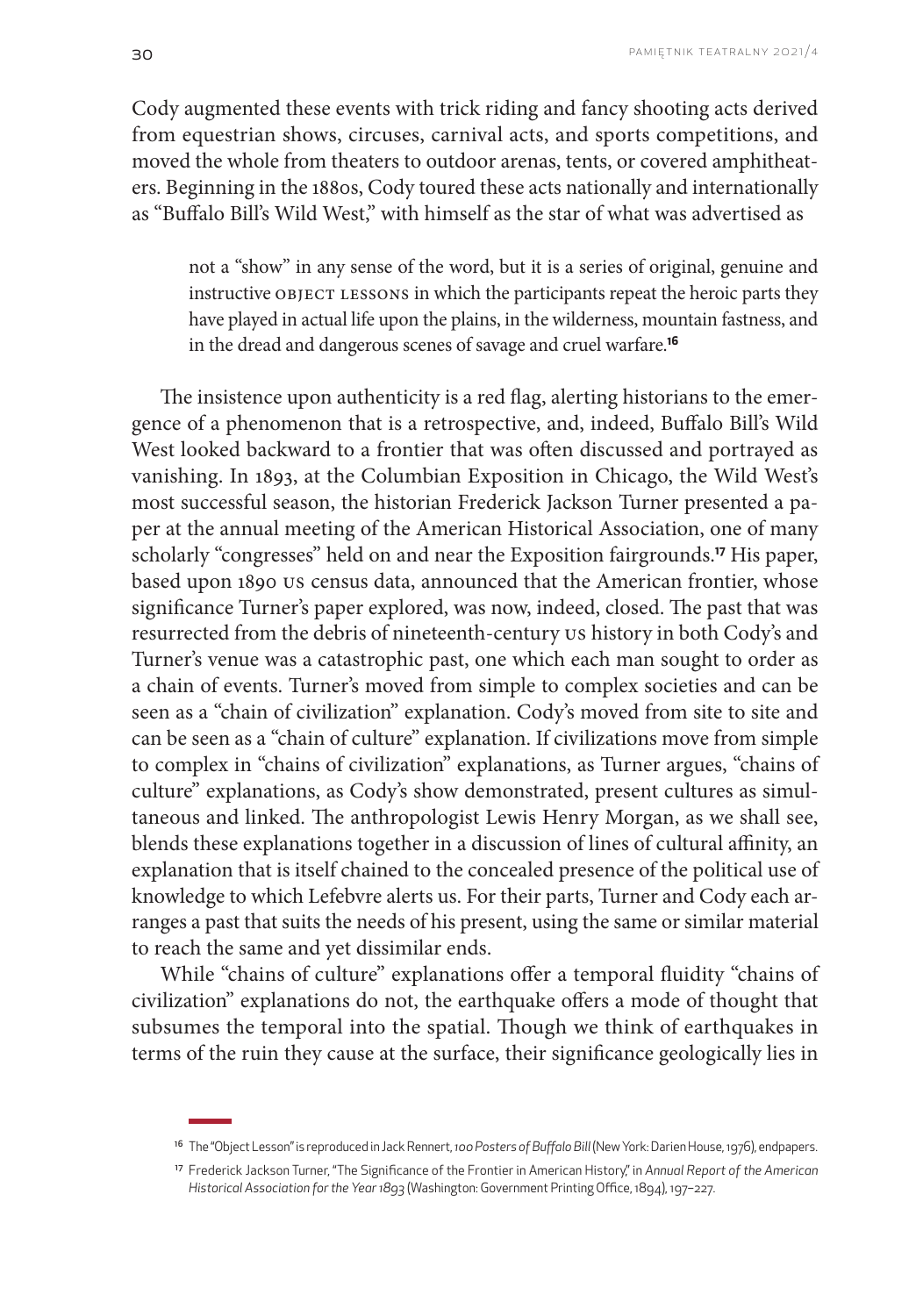what goes on subsurface, where plates shift, pressure is released, and enveloping levels of relationship come to light. Their "logic," that is, their history, with all its contradictory characteristics, reappears at the time of the quake. At the level of human affairs, history is both the surface ruin and what time has brought to light, both space and time, a relationship similar to what Lefebvre means by differential spaces, or, from a different perspective, the struggle between exchange value and use value. As an extension of this materiality, social geographers have called for a view of time and space that is not only variable and socially produced, diachronic and synchronic, but which also takes account of the different rates of turnover or change that mark those moments in history when several materiali-

ties break the surface at the same time. Like the earthquake, relentlessly thrusting rock strata upward, while liquefied stone oozes across the surface and gaping holes suddenly appear, historical materialities captured in the same event reflect different dynamics. As Robert Dodgshon explains, in *Society in Time and Space: A Geographical Perspective on Change,* cognitive structures at a socio-biological level change at a different rate than cognitive structures at a cultural level (where norms, rules, practices, and relations are found), than cognitive structures at the socio-organizational level (with its systems of roles, codes, and functions), or than cognitive structures at a socio-technical level (where the physical or technical means through which systems sustain themselves can be studied).**<sup>18</sup>**

To be sure, the variability of time and space is not a new discovery, but here is a return to structural change to get us to think again, both about the operation of history and about what we have accumulated from Pierre Bourdieu (1977), Michel de Certeau (1984), Edward Soja (1989), Homi Bhabha (1990), Henri Lefebvre (1991), Fredric Jameson (1991), and, more recently Alain Badiou (2005), who have discussed disruptive space and the broken "signifying chain" between past, present, and future, the force of which makes it impossible for the angel of history to close its wings. In order to see change in cognitive structures, social geographers evoke inertia, a measure of the rate at which the elements of "the earthquake" are moving. Inertia in this context doesn't mean inactive—it takes energy to stay at rest—still less does inertia mean inert (that is, without active properties). Here, new practices and institutional forms that emerge relatively easily are "juxtaposed with areas in which [the new] is prevented, retarded, or constrained by structural inertia."**19** Inertia provides "lag or relaxation time in the switch between qualitatively different structures or systems."**20** We do not know what structures, codes, institutional forms, practices, roles, etc., will turn out to be

<sup>18</sup> Robert Dodgshon, *Society in Time and Space: A Geographical Perspective on Change* (Cambridge: Cambridge University Press, 1998), 12.

<sup>19</sup> Dodgshon, *Society in Time and Space*, 16.

<sup>&</sup>lt;sup>20</sup> Dodgshon, 164.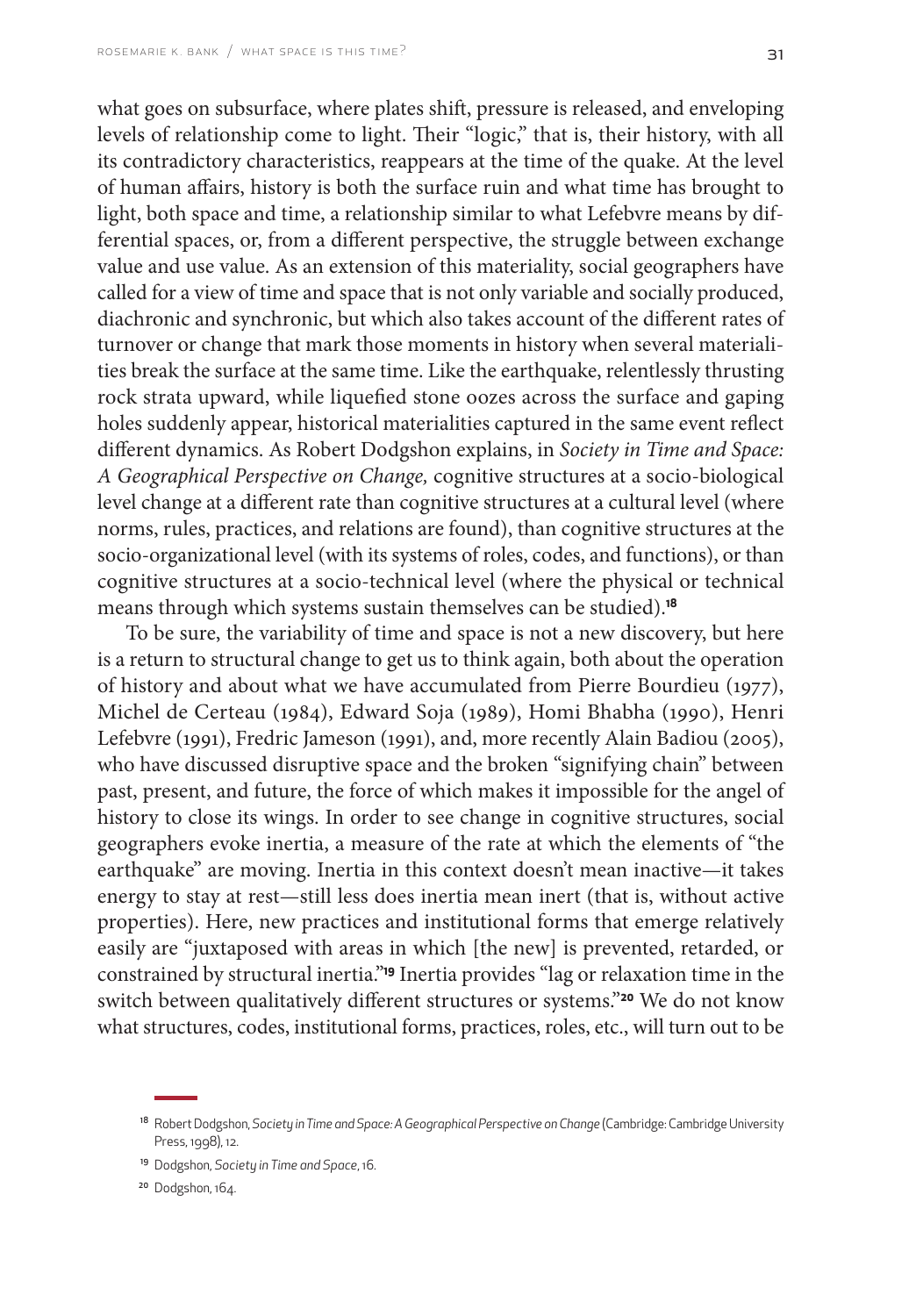successful, or simply viable, and because societies invest in the choices they have made, of whatever kind, they put more and more inertia into play that constrains change and limits flexibility.**<sup>21</sup>**

Nineteenth-century US theater offers many examples of the interplay between inertia and change, of which the American frontier play serves as an illustration. Characters from frontier spaces appear early in plays set in US cities. James Kirke Paulding's 1831 *The Lion of the West; or, The Kentuckian* offers an example of a figure of change, Col. Nimrod Wildfire, inserted into the inertial space of a New York drawing room.**22** Wildfire's function is to emphasize by contrast the extent to which American society is corrupting itself by aping "European" values of class and money over moral character and industry. The frontier character activates cultural and socio-organizational relationships affecting the norms, rules, practices, roles, codes, and functions of socio-cultural space, a space morally cleansed by the frontier figure, but not fundamentally changed by his presence. Rather, more inertia is put into play to widen the parameters of drawing room society to take in the Wildfires the culture produces. It is a relationship still evident in Frank Murdock's 1872–1873 *Davy Crockett,* but Murdock has to set the play "backwards," into the early nineteenth century, in order to accommodate the type.**23** At the same time, the frontiersman now has a frontier space, where he has the advantage, a reiteration of a space perceived to be more righteous than the space of representation (the 1870s) itself. Inertia is overcome by change, but at such a remove in time, with respect to contemporaneous life, that the inertial state has already included the frontier iteration (Kentucky) and passed on to other spaces, such as the trans-Mississippi west. At the moment of appearance, then, as Dodgshon suggests, different rates of change are visible in the same inertial structure.

The implications of inertia with respect to class and the politics of space will be evident, but notice that it is the more complex society (complex in the sense of having more stuff), not those designated as primitive, that displays the most inertia, and, so, must expend the energy it takes to maintain the flow of given and received forms of knowledge. The New York drawing room of *The Lion of the West* is stuffed with the materialities marking financial and social success in 1831. In *Davy Crockett*, the "stuff" is that of class—the Squire's daughter, cultured, educated in Europe, apparently well-to-do, stands in contrast in all but pureness of heart to the illiterate backwoods hero of the play. Inertia holds the "stuff" of

<sup>21</sup> See Dodgshon, 180.

<sup>22</sup> James Kirke Paulding, *The Lion of the West; or, The Kentuckian,* ed. James N. Tidwell (Stanford: Stanford University Press, 1954). The words "morally cleansed" and "upright" in this paragraph do not obviate Wildfire's or the play's racist characteristics.

<sup>&</sup>lt;sup>23</sup> Frank Murdock, Davy Crockett; or, Be Sure You're Right Then Go Ahead, in America's Lost Plays, vol. 4, eds. Isaac Goldberg and Hubert Heffner (Princeton, NJ: Princeton University Press, 1940). Despite theatrical success in the nineteenth century, both these plays were lost until recovered for publication in the twentieth century.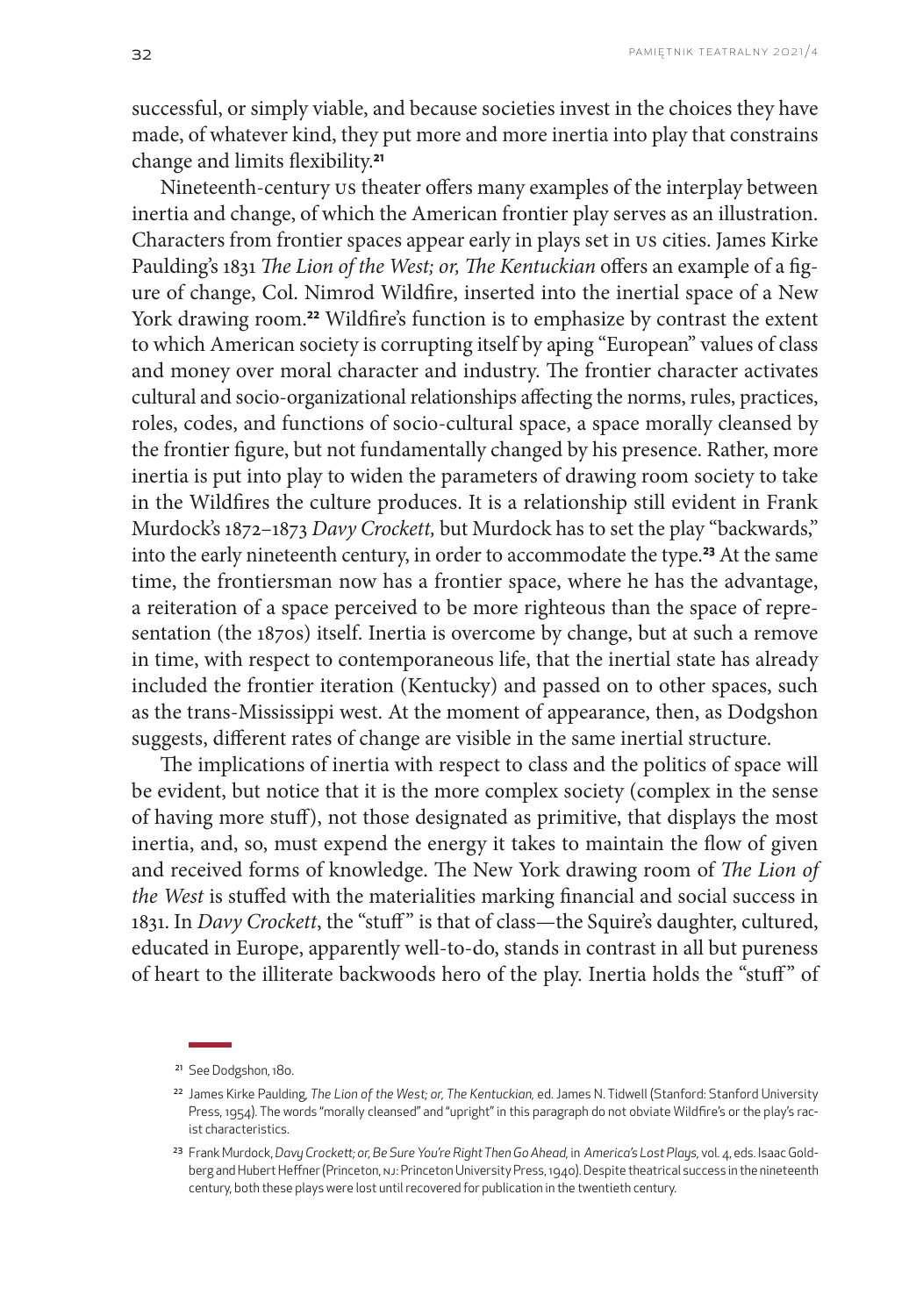both plays in place until the forces of change forge new relationships, in *The Lion of the West* away from the social pretensions of the nouveau riche and toward the virtues of the gauche but upright Kentuckian, and, in *Davy Crockett*, toward the renunciation of the privileging of inherited wealth and position in favor of the return to simpler, more American living. Fundamental differences in attitude exist both within and among societies about what kinds of socio-cultural knowledge, values, or structures should be maintained, developed, or abandoned, not only in the present but across geographies and throughout a system's history, as we see in these plays and in the variations in where systems are located, who runs or serves them, how inertial they are, and how much freedom there is to change them. Rather than thinking in terms of core and margin, and related binaries of difference and "othering," inertia and change is focused on the dynamics that affect social systems and structures, preserving some systems in order to conserve the energy it would take to change everything—language, for example, which stores the relationship of inertia and change—while introducing or forsaking other systems and structures.

Ordering information geographically—spatially—is a timehonored way to store cultural information.**24** (Think of Simonides of Ceos [ca. 500 BCE] who developed a memory system based upon associating words with visual images, or Camillo [sixteenth century] who built a memory theater in Venice, or Tommaso Campanella who proposed the walls of his utopia would illustrate the knowledge of history, or the television "Sherlock's" twenty-first century version of a "mind palace.") While geographers like Dodgshon mourn the irrecoverable loss of energy committed to creating forms, structures, rules, codes, and processes, the expended choice,**25** we may, perhaps, feel less marooned in the present than Jameson felt in 1991, when he wrote *Postmodernism,* doomed to life among a "rubble of unrelated signifiers,"**26** because the past is never wholly in the past nor is the present wholly in the present. What space is this time, then, if we carry our "archaeology"—our debris, our ruins, the remainders/reminders of past earthquakes—in our historically-constituted, spatially-constructed knowledges, in what is deeply rooted no less than in what is proximate?

What would a space of inertia and change do to continuity and change, to the timely and untimely, to the need to forget to remember and to remember to forget, to the endless dance of time and space that is history? The American anthropologist Lewis Henry Morgan worked in an era when the United States had accumulated enough time to look backward and enough space to map a topography of the future. By the time his *Ancient Society; or, Researches in the Lines of Human* 

<sup>24</sup> For temporal memory systems, see Kevin Lynch, *What Time Is This Place?* (Cambridge, MA: MIT Press, 1972), 54–55.

<sup>25</sup> Dodgshon, *Society in Time and Space*, 177.

<sup>26</sup> Fredric Jameson, *Postmodernism, or the Cultural Logic of Late Capitalism* (London: Verso, 1991), 26–27.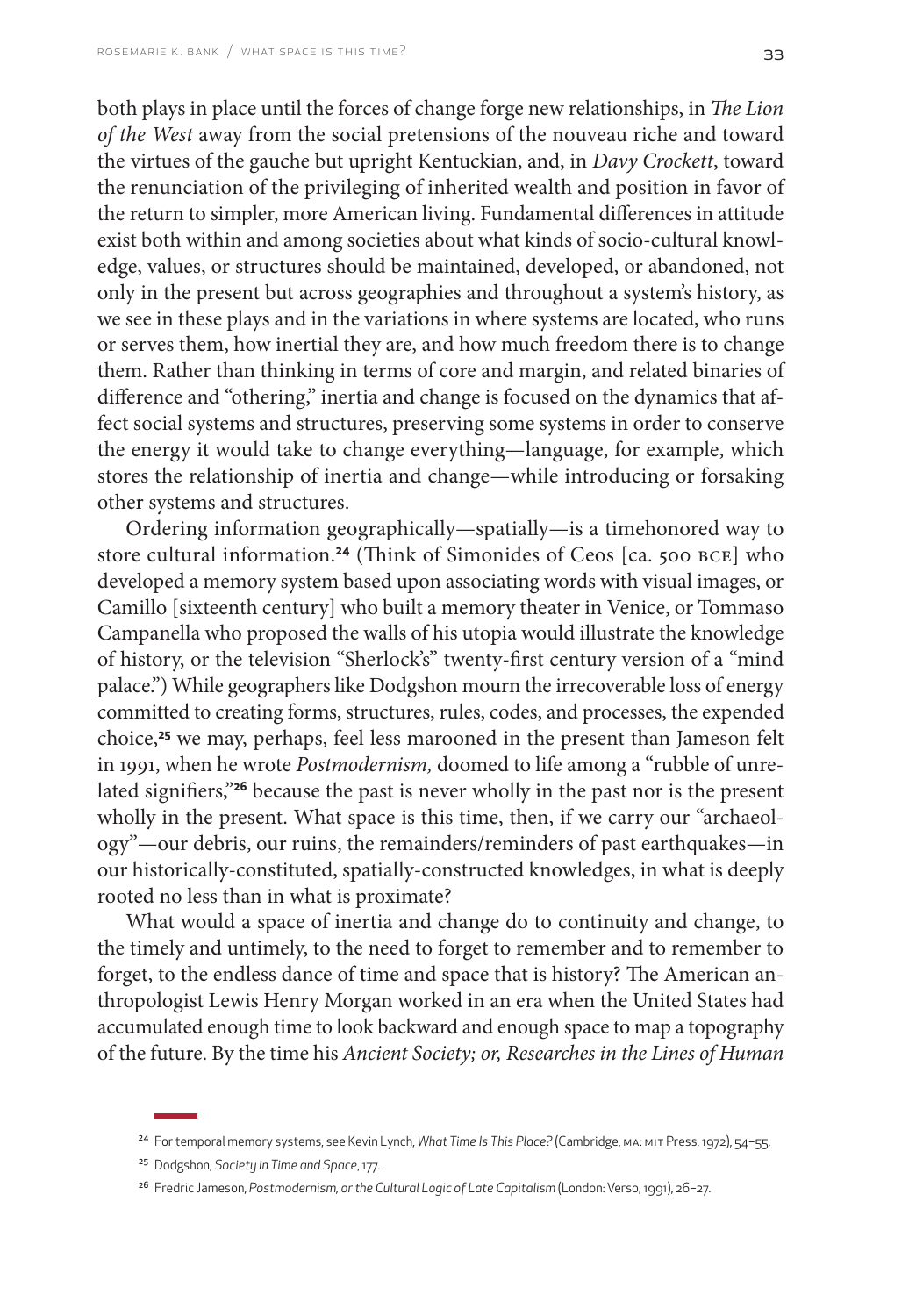*Progress from Savagery through Barbarism to Civilization* was published in 1877,**<sup>27</sup>** Morgan had lived the transition of anthropology from a pursuit for hobbyists, fraternal societies, and government bureaucrats into a scholarly discipline lodged in America's museums, research societies, and universities. Morgan's interest in anthropology was awakened in 1843 when he and fellow members of a literary club created the Grand Order of the Iroquois, a bogus Indian society that came to have multiple "lodges" and hundreds of members in up-state New York. Morgan's goal in engaging in what Philip Deloria identifies as "playing Indian" was to create a brotherhood between the Native American past and the Euro-American present through which the "companions in space" think together across time, not in thinking alike, but in thinking simultaneously.**28** The young Morgan—he was twenty-four when the Grand Order of the Iroquois was organized—wanted to articulate an American past, which he saw as rooted in Amerindian rather than in ancient Greek or Roman culture, a society that was not shaped to the needs of a market economy, as Morgan felt his own society to be.**29** The mature Morgan cast an embarrassed yet grateful eye upon the invented rituals of the Grand Order of the Iroquois and his own amateur efforts for having stimulated his life-long interest in Indian studies (Amerindians make up thirty percent of the evidence in *Ancient Society*, more than any other data base).**30** Morgan's research into pre-class social relations in ancient societies, in the Americas and worldwide, propelled the angel of history toward Karl Marx's *Ethnological Notebooks,* a project left unfinished by Marx's death in 1881 and taken up by Friedrich Engels in *The Origin of the Family, Private Property, and the State, in Light of the Researches of Lewis Henry Morgan* (1884), the earthquake that the materialist concept of history bequeaths to the late-nineteenth and the twentieth centuries.**<sup>31</sup>**

Inertia and change are large-scale projects with small-scale ramifications. In Morgan's case, whereas change is the primary outflow in Marx/Engels' Europe, Morgan's reception in the US, specifically in American anthropology, takes change to inertia in a decade and a half. The change Morgan effected was to further the idea of monogenesis, which struggled in America to evade the grip of powerful polygenesist voices like Louis Agassiz's, installed as professor and museum director at Harvard. Morgan and younger anthropologists like Frederic Ward Putnam

<sup>27</sup> Lewis Henry Morgan, *Ancient Society; or, Researches in the Lines of Human Progress from Savagery through Barbarism to Civilization,* ed. Leslie A. White (Cambridge, MA: Belknap Press, 1964).

<sup>28</sup> Philip J. Deloria, *Playing Indian* (New Haven, CT: Yale University Press, 1998), see chapter 3 for Morgan.

<sup>&</sup>lt;sup>29</sup> See Rosemarie K. Bank, "Friedrich Engels, Lewis Henry Morgan, Capitalism, and Theatre-Making in Nineteenth-Century America," in *To Have or Have Not: Essays on Commerce and Capital in Modernist Theatre,* ed. James Fisher (Jefferson: McFarland and Co., 2011), 10.

<sup>30</sup> For Morgan's reflection on the Grand Order see White's introduction to Morgan, *Ancient Society,* xiv, and p. xx for Morgan's data base.

<sup>31</sup> Friedrich Engels, *The Origin of the Family*, *Private Property, and the State, in Light of the Researches of Lewis Henry Morgan*, ed. Eleanor Burke Leacock (New York: International Publishers, 1972).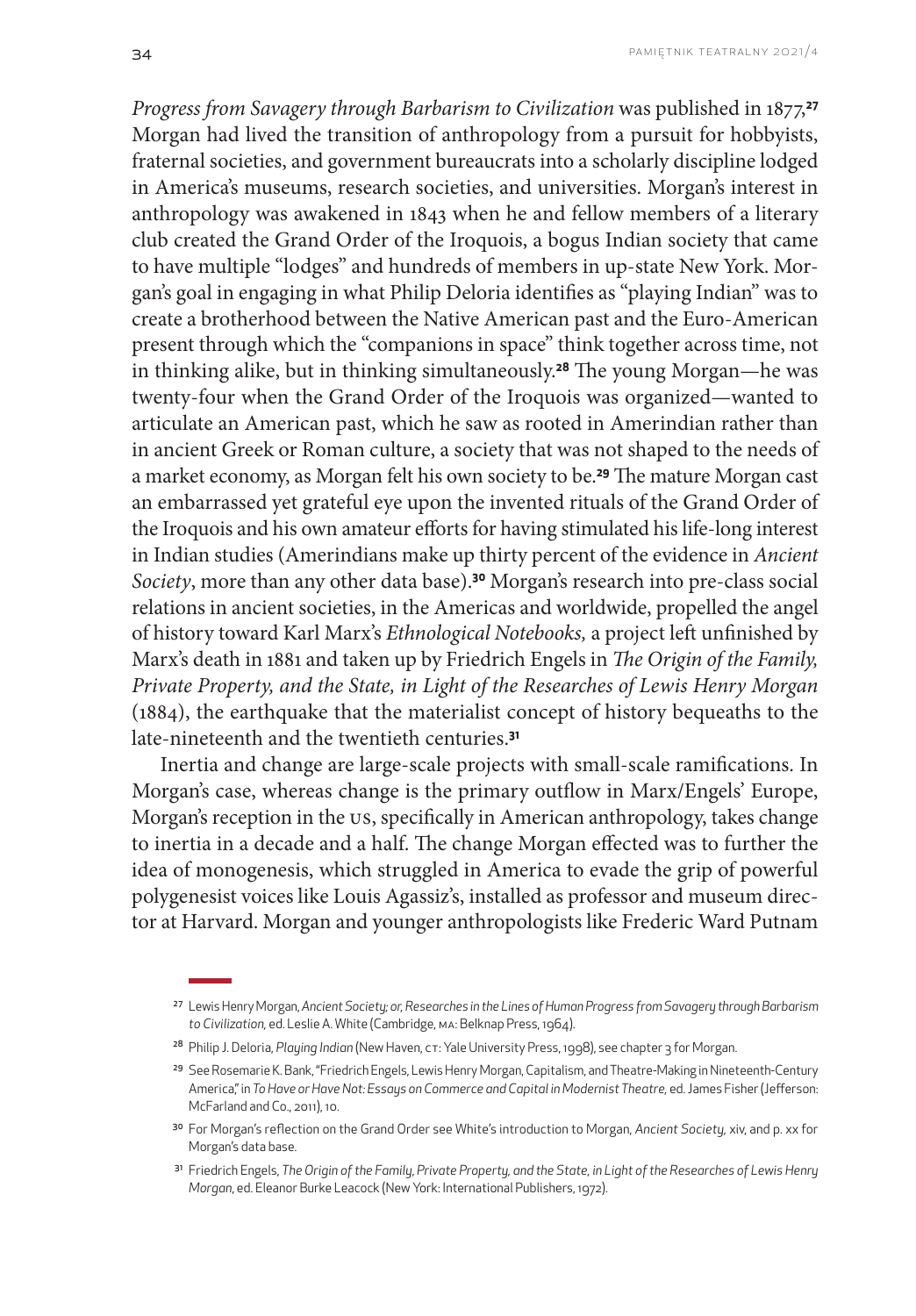of Harvard's Peabody Museum and the Director of Anthropology and Ethnology at the Columbian Exposition in Chicago in 1893 (where Cody and Turner also appeared), did not follow Darwin's lead toward explanations of biological history, but pursued the course of cultural history through "lines" of cultural expression rooted in kinship ties and the development of clans.**32** Pre-capitalist societies show these lines in abundance, Morgan argued, and, because the clock of history is not wound everywhere the same, Morgan's own age could perceive societies at each of the major stages of development Morgan envisioned: savage, barbaric, and civilized. Because Morgan tied this diversity to a temporal wheel—"human progress"—the virtues he saw in "savage" and "barbaric" cultures (freedom, equity, compassion, etc.) could never make them as "progressive" as "civilized" cultures, even though those cultures were disfigured by a rapacious capitalism bent on the production of an inequitable class system (hence the contrasting appeal of "ancient societies" to Marx and Engels). In a handful of years, then, the liberation of change (simultaneous diversity) became one more weapon in the arsenal of cultural inertia, that is, in "civilized" societies' attempts to stabilize a status quo, the diverse but not free presentations of, for example, the Columbian Exposition. There, the rate and direction are place-specific in terms of what is being "thought together" about ancient societies as staged by American anthropologists—and the 1880s and 1890s is the historic moment when that discourse in the US emerges in its modern form.**33** As theater historians think through historiographic dynamics that are timeless *and* timely, then, we also contemplate their different spatial properties in a given place.

The given place of the Columbian Exposition of 1893 serves as an earthquake site enabling us to ask what space is this time, what is being re-membered in *this* mind palace, what is reappearing, how is the return of history never a repetition of what has gone before, but always a different space? Thus far, historians have approached the fair's "white city" as a whole, making much of its stately buildings, its projections of the nationalist and imperialist views of its displaying cultures, its own "progressive" view of civilization, and its exploitation of ethnicity and amusement, largely on the exposition's Midway Plaisance. It is a wholistic view of the past that emerges, the opposite of Lefebvre's differential space, as if there were unity not only of effort, but of effect. If, instead, we viewed the Columbian Exposition site and earlier ideas of a frontier-inflected American culture as earthquake-affected archaeological finds, what would we see? Now, the wild men and drawing rooms collapse into each other, the orderly buildings lie, ravaged,

<sup>32</sup> For Morgan's career, see Daniel Nash Moses, *The Promise of Progress: The Life and Work of Lewis Henry Morgan* (Columbia: University of Missouri Press, 2009). For Putnam's work, see Joan Mark, *Four Anthropologists: An American Science in Its Early Years* (New York: Science History Publisher, 1980), chap. 2.

<sup>33</sup> For a broader view of anthropological issues in the later nineteenth century, see George W. Stocking, *Victorian Anthropology* (New York: Free Press, 1989).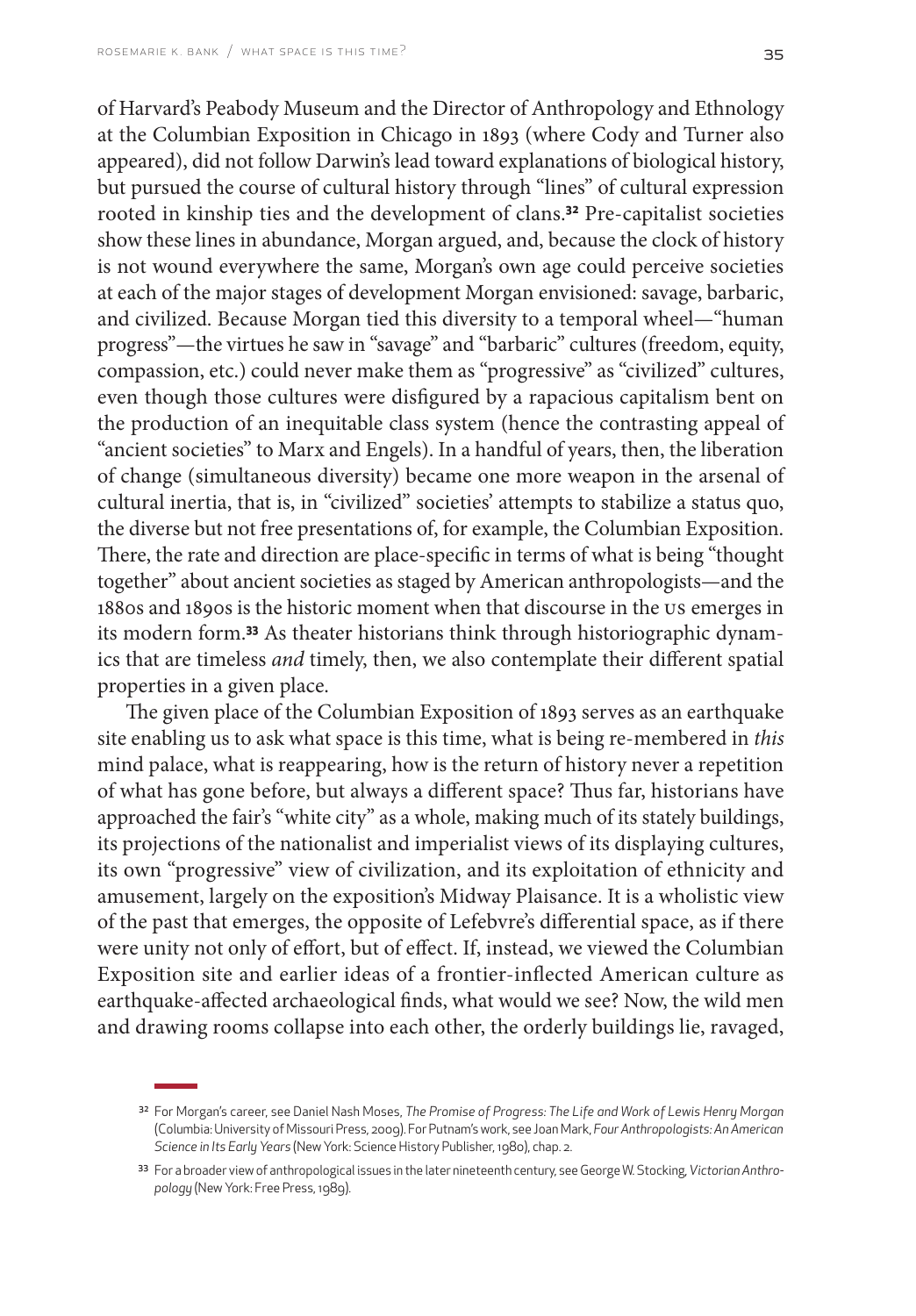over piles of unrelated debris—a collection of knives from all over time and space, for example ("why are these together?"), an Inuit kayak from Greenland ("why is this here?"), pieces of statuary ("who or what do these represent?"), or a stretch of land at an angle to the larger site with the ruins of a great wheel on it ("was this the monument to a god? a king? was it a machine for moving water?")—and this scenario piles the debris on the surface, uncovered by the layers of earth and subsequent habitation that mark such sites in life. What would we think of uncovering the nearby campground of the performers of Buffalo Bill's Wild West, a simultaneous presence mocking the ideas of savage to civilized development, or if we found the manuscript of Turner's "frontier thesis" in the fantasized ruins of a somewhat less damaged Art Institute ("what is *that* doing here?"), folding events upon each other, an illustration of anachronic time? At the same site, something we might call anatopic space is revealed in the tension between inertia and change, a space that prompts us to ask what space is this time, what is being re-membered in *this* mind palace, what is re-appearing, how is the return of history never a repetition of what has gone before, but always a different space?**<sup>34</sup>**

If Benjamin is right, catastrophic change is a norm, not because it happens all the time (though it does), not because we desire it (though we do), but because the angel in Klee's painting "is about to move away from something he is fixedly contemplating."**35** That angel, whom Benjamin appropriates and pictures as the angel of history, is about to move away from the past, although he would like to stay there, awakening the dead (Gabriel, Michael) making the fragmented whole, re-linking the chain (though he knows history is fragmented), to move away from a past where we, on the other hand, perceive wholes or chains of events. Benjamin's point is that the angel of history does not see history our way. In Greek, a *katastrophé* is an overturning. Whether we perceive the "chain of events" because we think it is *in* history or because we think it up, making history "appear [linked] to us," the overturning is what counts. It is the moment that reveals to us the tension between inertia and change in a historical site, the moment of perceiving that the shifting plates and consequent ruins have something new to tell us, something that, historiographically, lies ahead. As Benjamin saw it, the wreckage is *in front* of the angel's feet, and the mound that is *before* him grows skyward. The past at which the angel gazes fixedly has blown into the present—Dodgshon says "there is a case for arguing that we live in the past in the belief that we are really living in the present," and surely the opposite applies as well. The angel of history, wings held open by the dynamics

<sup>34</sup> We could as well use Foucault's term heterotopia rather than anatopic space, but I want to lean here on the idea of anachronistic as well as simultaneous spaces.

<sup>35</sup> Benjamin, "Theses on the Philosophy of History," 257.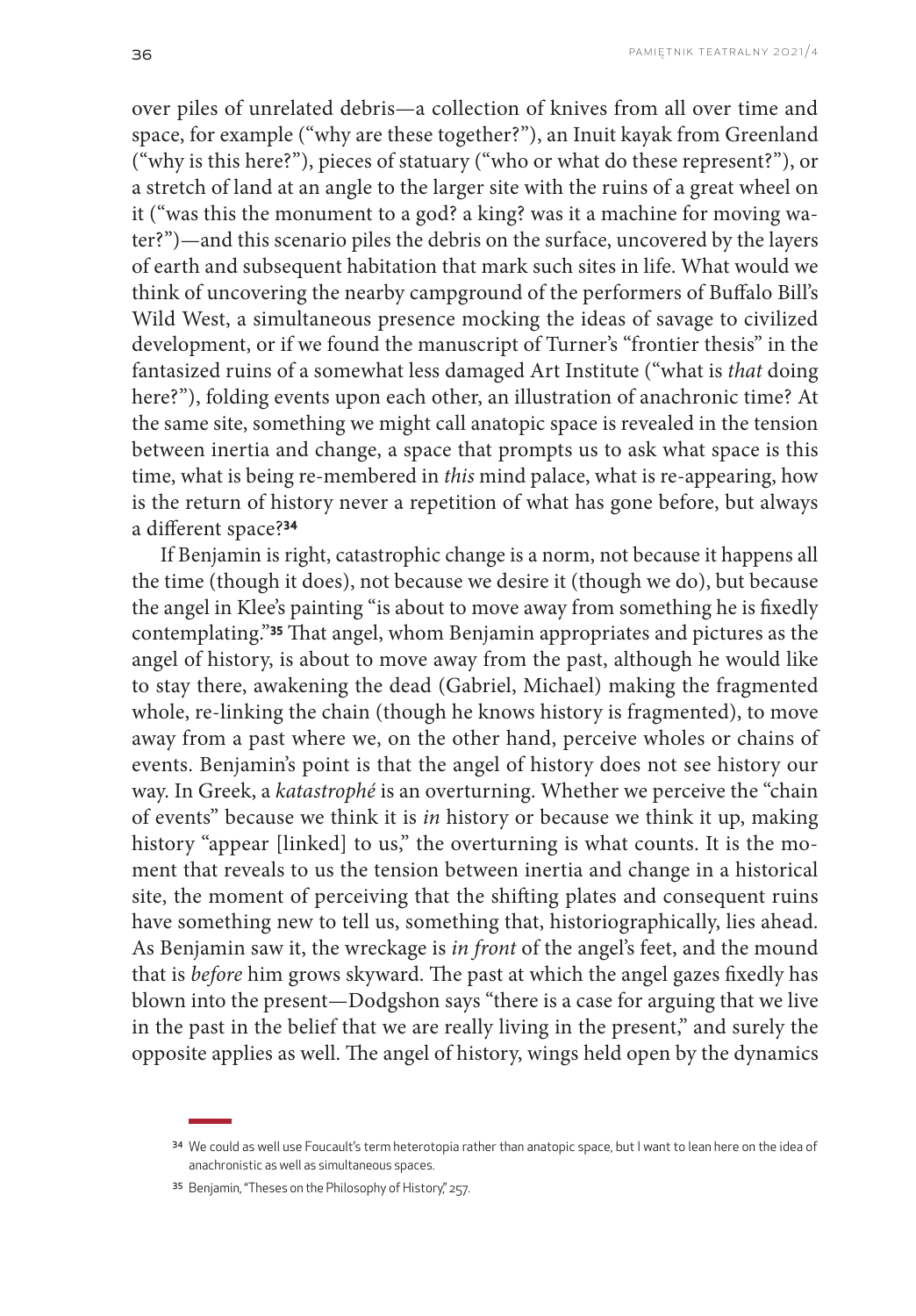of the past-in-the-present, is irresistibly propelled backward (how else?) into the future, thrown upward by the earthquake of what we call progress, but still moving. The wings are *inert* in the midst of catastrophe, the midst of overturning *change.* There can be no end of history in mere smashing, not even in profound overturning and seismic upheaval. Rather, that is the space of the irresistible future, the space of this time, and the space of history.**<sup>36</sup>**

■

#### Bibliography

Badiou, Alain. *Being and Event*. Translated by Oliver Feltham. London: Continuum, 2005. Bank, Rosemarie K. "Friedrich Engels, Lewis Henry Morgan, Capitalism, and Theatre-Making in Nineteenth-Century America." In *To Have or Have Not: Essays on Commerce* 

- *and Capital in Modernist Theatre*, edited by James Fisher, 45–65. Jefferson: McFarland and Co., 2011.
- Benjamin, Walter. *Selected Writings.* Vol. 4: 1938–1940. Edited by Howard Eiland and Michael W. Jennings. Translated by Edmund Jephcott. Cambridge, MA: Belknap Press of Harvard University Press, 2006.
- Benjamin, Walter. "Theses on the Philosophy of History." In *Illuminations: Essays and Reflections,* edited by Hannah Arendt, translated by Harry Zohn, 253–264. New York: Schocken Books, 1968.
- Bhabha, Homi. "Interview with Bhabha on the Third Space." In *Identity, Community, and Difference,* edited by John Rutherford, 207–221. London: Lawrence and Wishart, 1990.
- Bourdieu, Pierre. *Outline of a Theory of Practice.* Translated by Richard Nice. Cambridge: Cambridge University Press, 1977.
- Certeau, Michel de. *The Practice of Everyday Life*. Translated by Steven Rendall. Berkeley: University of California Press, 1984.
- Certeau, Michel de. *The Writing of History*. Translated by Tom Conley. New York: Columbia University Press, 1988.
- Deloria, Philip J. *Playing Indian.* New Haven, CT: Yale University Press, 1998.
- Dodgshon, Robert A. *Society in Time and Space: A Geographical Perspective on Change.* Cambridge: Cambridge University Press, 1998.
- Engels, Friedrich. *The Origin of the Family, Private Property, and the State, in Light of the Researches of Lewis Henry Morgan.* Edited by Eleanor Burke Leacock. Translated by Alee West. New York: International Publishers, 1972.
- Fabian, Johannes. *Time and the Other: How Anthropology Makes Its Object.* New York: Columbia University Press, 1983.

<sup>36</sup> Dodgshon, 201.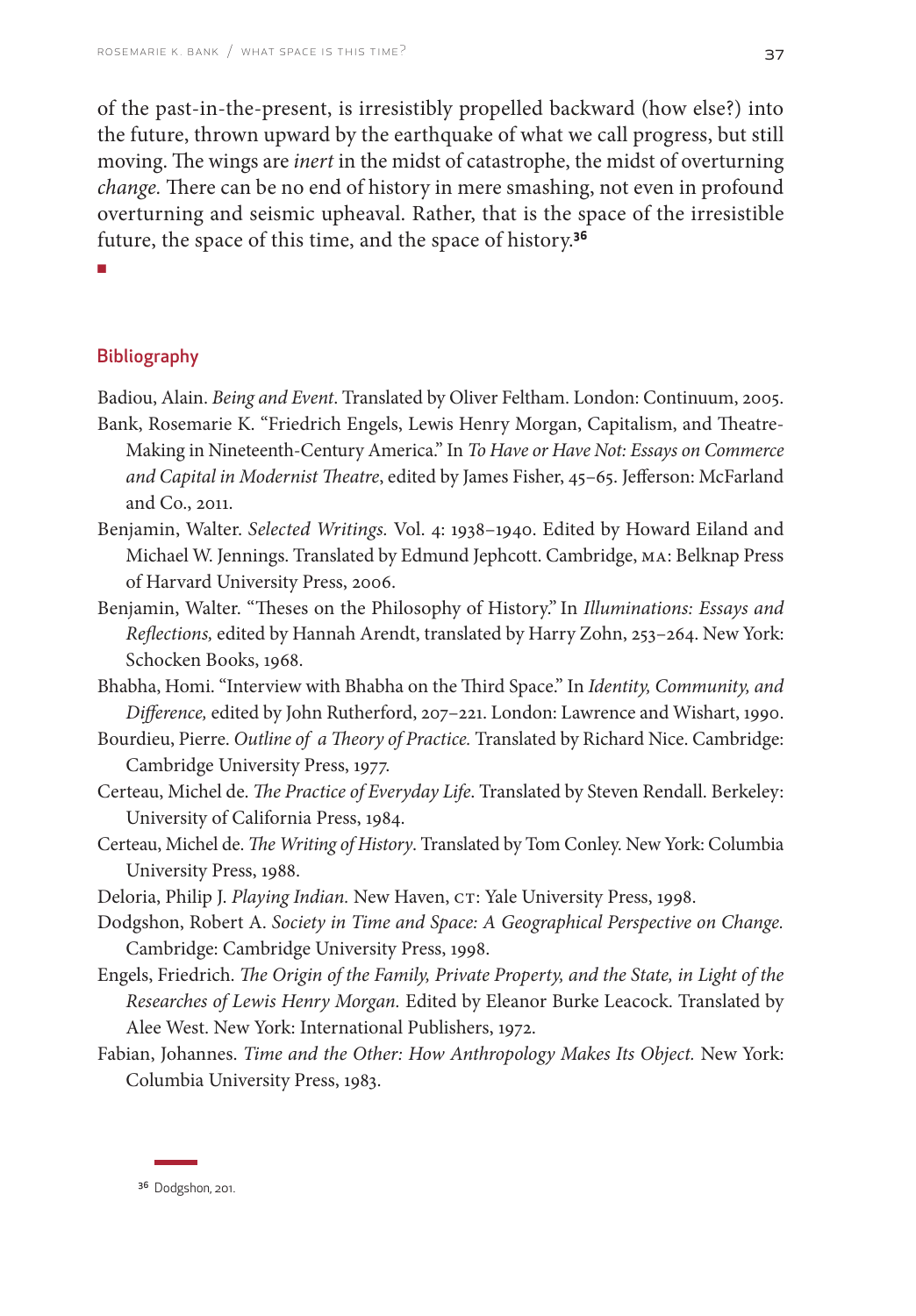- Jameson, Fredric. *Postmodernism, or the Cultural Logic of Late Capitalism.* London: Verso, 1991.
- Kasson, Joy S. *Buffalo Bill's Wild West: Celebrity, Memory, and Popular History.* New York: Hill and Wang, 2000.
- Kruger, Loren. "What Time is This Place? Continuity, Conflict, and the Right to the City: Lessons from Haymarket Square." In *Performance and the Politics of Space: Theatre and Topology*, edited by Erika Fischer-Lichte and Benjamin Wihstutz, 46–65. New York: Routledge, 2013.
- Lefebvre, Henri. *The Production of Space*. Translated by David Nicholson-Smith. Oxford: Blackwell, 1991.
- Lynch, Kevin. *What Time Is This Place?* Cambridge, MA: MIT Press, 1972.
- Mark, Joan. *Four Anthropologists: An American Science in Its Early Years.* New York: Science History Publisher, 1980.
- Morgan, Lewis Henry. *Ancient Society; or, Researches in the Lines of Human Progress from Savagery through Barbarism to Civilization.* Edited by Leslie A. White. Cambridge, MA: Belknap Press, 1964.
- Moses, Daniel Nash. *The Promise of Progress: The Life and Work of Lewis Henry Morgan*. Columbia: University of Missouri Press, 2009.
- Moses, L. G. *Wild West Shows and the Images of American Indians, 1883–1933.* Albuquerque: University of New Mexico Press, 1996.
- Murdock, Frank. *Davy Crockett; or, Be Sure You're Right Then Go Ahead.* In *America's Lost Plays.* Vol. 4. Edited by Isaac Goldberg and Hubert Heffner. Princeton, NJ: Princeton University Press, 1940.
- Paulding, James Kirke. *The Lion of the West; or, The Kentuckian.* Edited by James N. Tidwell. Stanford: Stanford University Press, 1954.
- Russell, Don. *The Lives and Legends of Buffalo Bill.* Norman: University of Oklahoma Press, 1960.
- Soja, Edward W. *Postmodern Geographies: The Reassertion of Space in Critical Social Theory.* New York: Verso, 1989.
- Stocking, George W. *Victorian Anthropology.* New York: Free Press, 1989.
- Turner, Frederick Jackson. "The Significance of the Frontier in American History." In *Annual Report of the American Historical Association for the Year 1893,* 197–227. Washington: Government Printing Office, 1894.
- Warren, Louis S. *Buffalo Bill's America: William Cody and the Wild West Show*. New York: Alfred A. Knopf, 2005.

## **Abstract**

# What Space Is This Time? Historiography in the Space of History

In asking the question embedded in the title, this article explores the tension between inertia and change in cultural historical studies. Inertia in this context does not mean inactive or inert (i.e., without active properties), but the structural constraints that are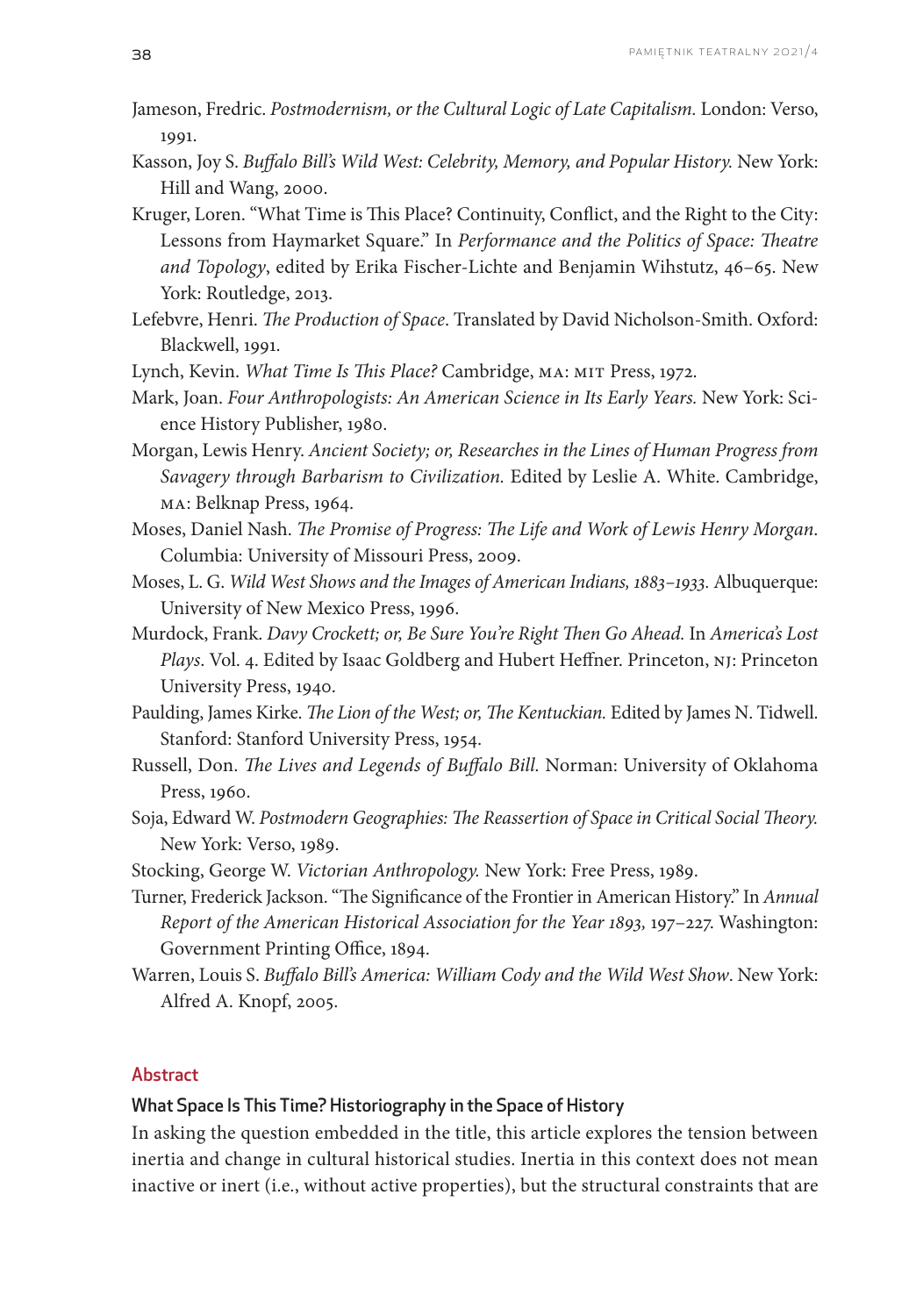revealed when codes, forms, practices, roles, etc., contest. What kinds and forms of socio-cultural knowledge, values, or structures are maintained, developed, or abandoned across geographies and throughout a system's history? Rather than thinking in terms of core and margin and related binaries of difference and "othering," inertia and change as historiographical strategies focus on the dynamics that affect social systems and structures, preserving some systems to conserve energy while introducing or forsaking others. In the process of exploring these spaces in historiographical time, this article draws historical examples from attempts among scholars and performers in the United States in the latter nineteenth century to stage "American" histories that stored, rejected, and created past and contemporaneous historical spaces at such sites as Lewis Henry Morgan's view of *Ancient Society* (1877), the Columbian Exposition of 1893, and Buffalo Bill's Wild West.

# Keywords

historiography, Lewis Henry Morgan, Buffalo Bill's Wild West, inertia and change, Henri Lefebvre, catastrophe, Columbian Exposition, earthquake

#### Abstrakt

## Jaką przestrzenią jest ten czas? Historiografia w przestrzeni historii

Poprzez pytanie zawarte w tytule artykuł analizuje napięcie między inercją a zmianą w badaniach nad historią kultury. Inercja w tym kontekście nie oznacza bezczynności czy bezwładności (czyli braku aktywnych właściwości), ale strukturalne ograniczenia, które ujawniają się, gdy kwestionowane są kody, formy, praktyki, role itp. Jakie rodzaje i formy społecznokulturowej wiedzy, wartości lub struktur są pielęgnowane, rozwijane, a jakie porzucane na różnych obszarach geograficznych i w całej historii systemu społecznego? Inercja i zmiana jako strategie historiograficzne umożliwiają rezygnację z myślenia w kategoriach istoty i marginesu oraz związanych z nimi binarnych opozycji opartych na różnicy i inności, by skupić się na dynamice, która wpływa na podtrzymanie niektórych systemów i struktur społecznych w celu zachowania energii oraz na porzucanie bądź wprowadzanie innych. W procesie badania przestrzeni w czasie historiograficznym autorka czerpie historyczne przykłady z podejmowanych przez uczonych i performerów w Stanach Zjednoczonych w drugiej połowie XIX wieku prób inscenizowania "amerykańskich" historii, które przechowywały, odrzucały i tworzyły przeszłe i współczesne przestrzenie historyczne: wizja *Ancient Society* Lewisa Henry'ego Morgana (1877), Columbian Exposition z 1893 roku i Dziki Zachód Buffalo Billa.

# Słowa kluczowe

historiografia, Lewis Henry Morgan, Dziki Zachód Buffalo Billa, inercja i zmiana, Henri Lefebvre, katastrofa, Columbian Exposition, trzęsienie ziemi